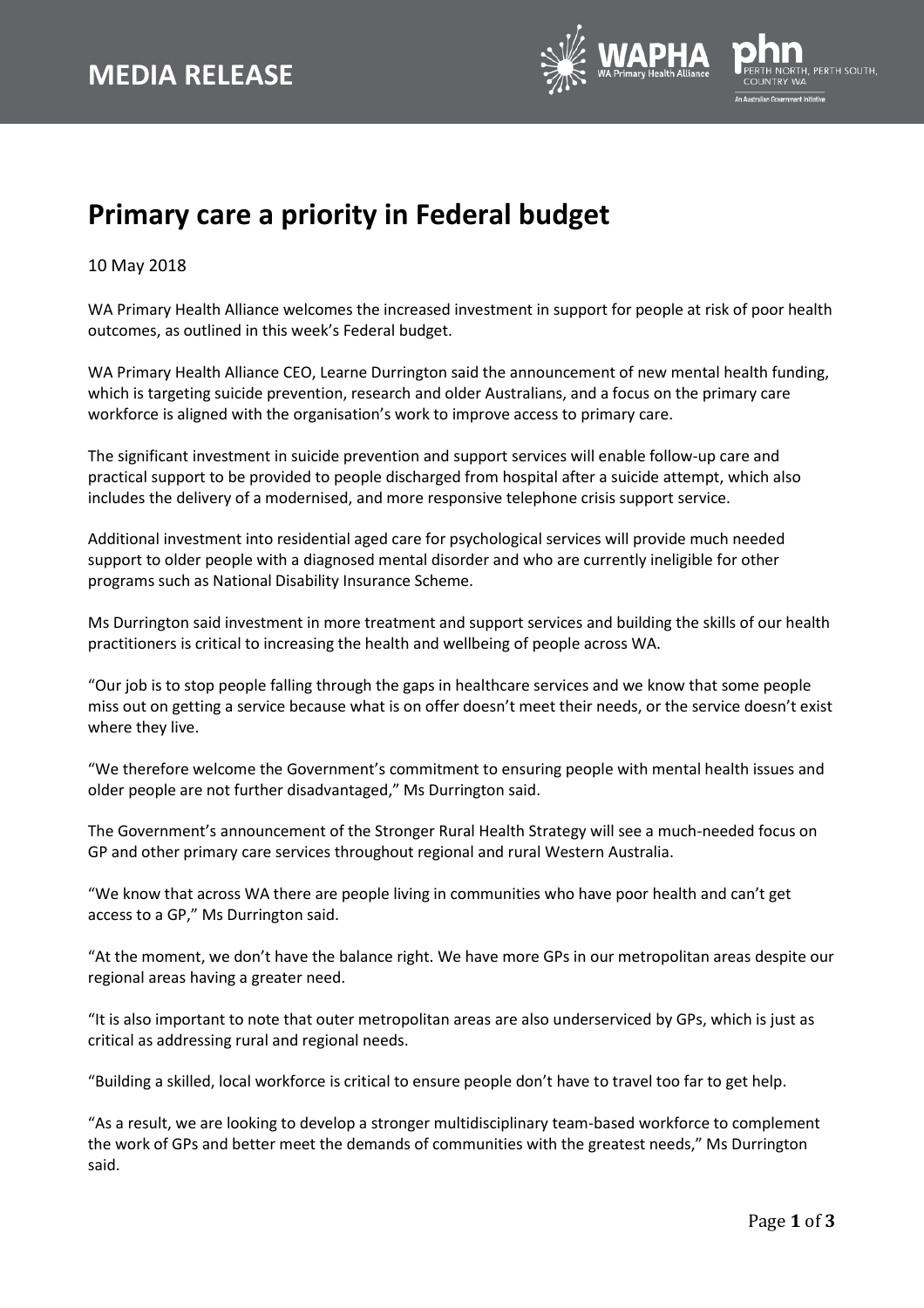

"We are particularly pleased with dedicated funding to provide professional development for primary care to support and treat people who have problems with alcohol and drug use.

WA Primary Health Alliance notes that the Budget outlines reductions over the forward estimates and that it is still unclear as to whether alcohol and other drug programs will be impacted.

"We are committed to a continued focus on reducing harm from alcohol and drugs use and will continue to closely monitor any further announcements," Ms Durrington said.

WA Primary Health Alliance will continue to work closely with its partners to complement existing initiatives and progress implications from the budget announcements.

## **ENDS**

WAPHA Media Contact - Fiona Clark, 0437 563 735, fiona.clark@wapha.org.au

**About WAPHA:** WAPHA oversees the strategic commissioning functions of the Perth North, Perth South and Country WA Primary Health Networks (PHNs). The WA PHNs are three of 31 PHNs established by the Australian Government nationally to increase the efficiency and effectiveness of medical services for the community. We work across the WA healthcare system with doctors, allied health professionals, Area Health Services and service providers to improve the coordination of care for people who are at risk of poor health outcomes. For more information, visit www.wapha.org.au